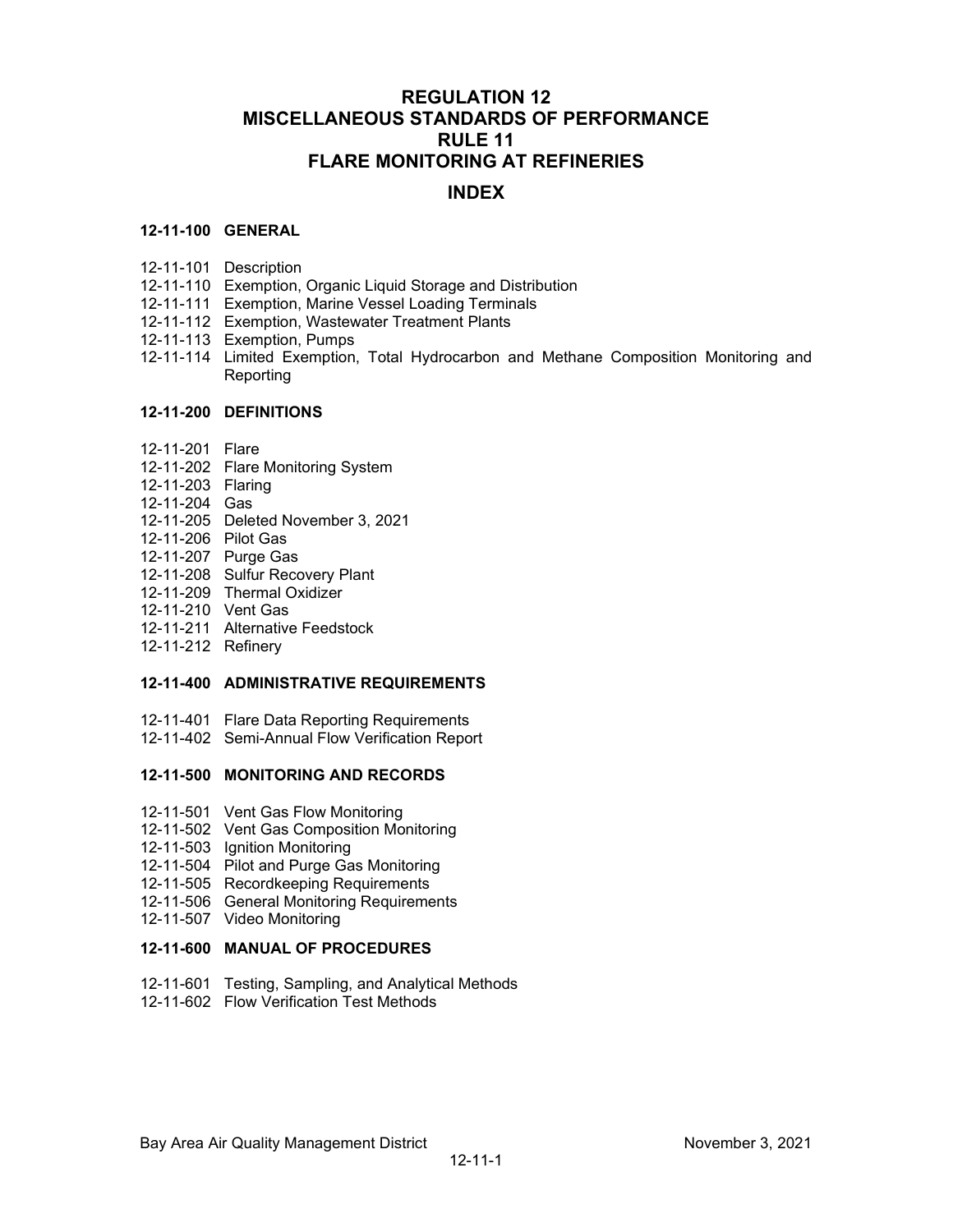# **REGULATION 12 MISCELLANEOUS STANDARDS OF PERFORMANCE RULE 11 FLARE MONITORING AT REFINERIES**

(Adopted June 4, 2003)

## **12-11-100 GENERAL**

**12-11-101 Description:** The purpose of this rule is to require monitoring and recording of emission data for flares at refineries.

*(Amended November 3, 2021)*

- **12-11-110 Exemption, Organic Liquid Storage and Distribution:** The provisions of this rule shall not apply to flares or thermal oxidizers used to control emissions exclusively from organic liquid storage vessels subject to Regulation 8, Rule 5 or exclusively from loading racks subject to Regulation 8 Rules 6, 33, or 39.
- **12-11-111 Exemption, Marine Vessel Loading Terminals:** The provisions of this rule shall not apply to flares or thermal oxidizers used to control emissions exclusively from marine vessel loading terminals subject to Regulation 8, Rule 44.
- **12-11-112 Exemption, Wastewater Treatment Systems:** The provisions of this rule shall not apply to thermal oxidizers used to control emissions exclusively from wastewater treatment systems subject to Regulation 8, Rule 8.
- **12-11-113 Exemption, Pumps:** The provisions of this rule shall not apply to thermal oxidizers used to control emissions exclusively from pump seals subject to Regulation 8, Rule 18. This exemption does not apply when emissions from a pump are routed to a flare header.
- **12-11-114 Limited Exemption, Total Hydrocarbon and Methane Composition Monitoring and Reporting:** The provisions of Sections 12-11-401.2, 401.3, 401.5, 502.2 and 502.3 that require monitoring and reporting of total hydrocarbon and methane composition shall not apply to a flare that exclusively burns flexicoker gas with or without supplemental natural gas, provided that the owner or operator demonstrates by weekly sampling and analysis, verified by the APCO, that the methane content and the non-methane content of the vent gas flared are less than 2 percent and 1 percent by volume, respectively.

### **12-11-200 DEFINITIONS**

- **12-11-201 Flare:** A combustion device that uses an open flame to burn combustible gases with combustion air provided by uncontrolled ambient air around the flame. Flares may be either continuous or intermittent and are not equipped with devices for fuel-air mix control or for temperature control. This term includes both ground and elevated flares.
- **12-11-202 Flare Monitoring System:** All sample systems, transducers, transmitters, data acquisition equipment, data recording equipment, video monitoring equipment, and video recording equipment involved in flare monitoring.
- **12-11-203 Flaring:** A high-temperature combustion process used to burn vent gases.
- **12-11-204 Gas:** The state of matter that has neither independent shape nor volume, but tends to expand indefinitely.For the purposes of this rule, "gas" includes aerosols and the terms "gas" and "gases" are interchangeable.
- **12-11-205 Deleted November 3, 2021**
- **12-11-206 Pilot Gas:** The gas used to maintain the presence of a flame for ignition of vent gases.
- **12-11-207 Purge Gas:** The gas used to prevent air backflow in the flare system when there is no vent gas.
- **12-11-208 Sulfur Recovery Plant:** A process unit that processes sulfur and ammonia containing material and produces a final product of elemental sulfur.
- **12-11-209 Thermal Oxidizer:** An enclosed or partially enclosed combustion device that is used to oxidize combustible gases, that generally comes equipped with controls for combustion chamber temperature and often with controls for air/fuel mixture, and that exhausts all combustion products through a vent, duct, or stack so that emissions can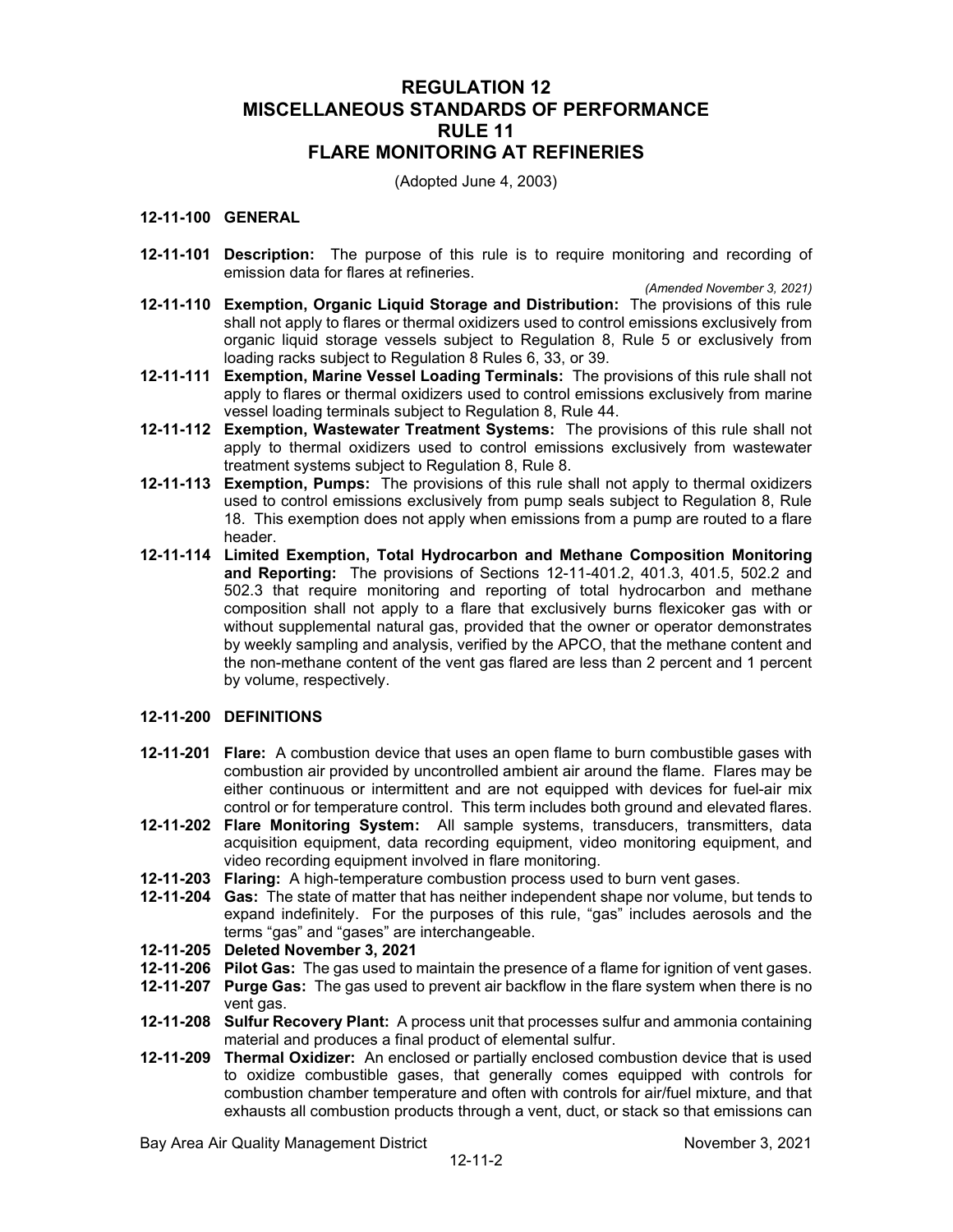be measured directly.

- **12-11-210 Vent Gas:** Any gas directed to a flare excluding assisting air or steam, flare pilot gas, and any continuous purge gases.
- **12-11-211 Alternative Feedstock:** Any feedstock, intermediate, product or byproduct material that contains organic material that is not derived from crude oil, product, coal, natural gas, or any other fossil-fuel based organic material.
- *(Adopted November 3, 2021)* **12-11-212 Refinery:** An establishment that is located on one or more contiguous or adjacent properties that processes petroleum or alternative feedstocks, to produce more usable products such as gasoline, diesel fuel, aviation fuel, lubricating oils, asphalt or petrochemical feedstocks, or any other similar product. Refinery processes include separation processes (e.g., atmospheric or vacuum distillation, and light ends recovery), conversion processes (e.g., cracking, reforming, alkylation, polymerization, isomerization, coking, and visbreaking), treating processes (e.g., hydrodesulfurization, hydrotreating, chemical sweetening, acid gas removal, and deasphalting), feedstock and product handling (e.g., storage, crude oil blending, non-crude oil feedstock blending, product blending, loading, and unloading), and auxiliary facilities (e.g., boilers, waste water treatment, hydrogen production, sulfur recovery plant, cooling towers, blowdown systems, compressor engines, and power plants).

*(Adopted November 3, 2021)*

### **12-11-400 ADMINISTRATIVE REQUIREMENTS**

- **12-11-401 Flare Data Reporting Requirements:** The owner or operator of a flare shall submit a monthly report to the APCO on or before 30 days after the end of each month for each flare subject to this rule. Only one report is required for a staged or cascading flare system if all flares in the system serve the same header or headers. The report shall be in an electronic format approved by the APCO. Each monthly report shall include all of the following:
	- 401.1 The total volumetric flow of vent gas in standard cubic feet for each day and for the month, and, effective for the first full month after the commencement of the monitoring required by Section 12-11-501, for each hour of the month.
	- 401.2 If vent gas composition is monitored using sampling or integrated sampling, total hydrocarbon content as propane by volume, methane content by volume, and, hydrogen sulfide content by volume, for each sample or integrated sample required by Section 12-11-502. If the content of any additional compound or compounds is determined by the analysis of a sample or integrated sample, the content by volume of each additional compound.
	- 401.3 If vent gas composition is monitored by a continuous analyzer or analyzers pursuant to Section 12-11-502, average total hydrocarbon content as propane by volume, average methane content by volume, and, depending upon the analytical method used pursuant to Section 12-11-601, total reduced sulfur content by volume or hydrogen sulfide content by volume of vent gas flared for each hour of the month. If the content of any additional compound or compounds is determined by the continuous analyzer or analyzers, the average content by volume for each additional compound for each hour of the month.
	- 401.4 If the flow monitor installed pursuant to Section 12-11-501 measures molecular weight, the average molecular weight for each hour of the month.
	- 401.5 For any pilot and purge gas used, the type of gas used, the volumetric flow for each day and for the month, and the means used to determine flow.
	- 401.6 For any 24-hour period during which more than 1 million standard cubic feet of vent gas was flared, a description of the flaring including the cause, time of occurrence and duration, the source or equipment from which the vent gas originated, and any measures taken to reduce or eliminate flaring.
	- 401.7 Flare monitoring system downtime periods, including dates and times.
	- 401.8 The archive of images recorded for the month pursuant to Section 12-11-507.
	- 401.9 For each day and for the month provide calculated methane, non-methane and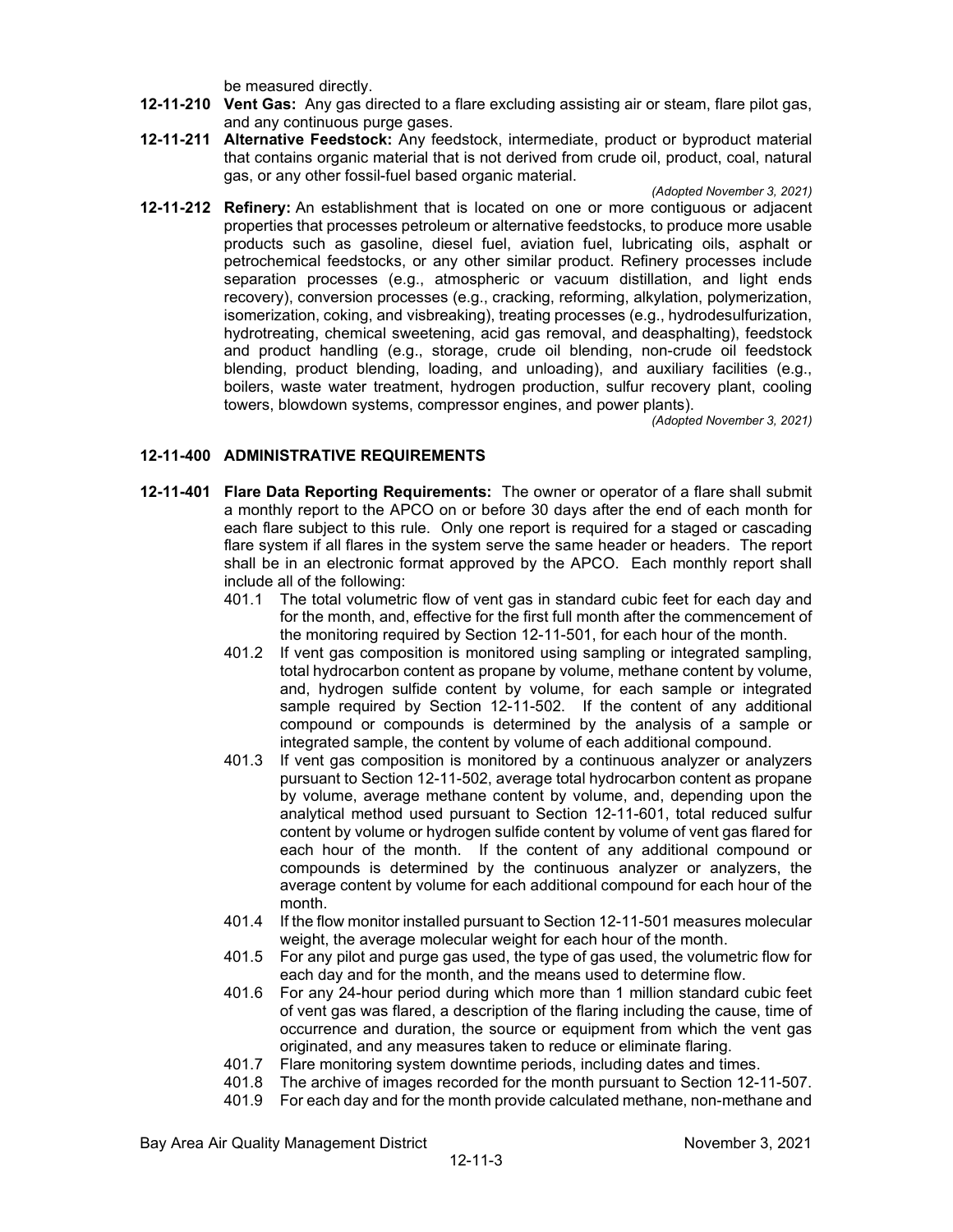sulfur dioxide emissions. For the purposes of emission calculations only, a flare control efficiency of 98 percent shall be used for hydrocarbon flares, and a flare control efficiency of 93 percent shall be used for flexi-gas flares or if, based on the composition analysis specified in Section 12-11-502, the calculated lower heating value of the vent gas is less than 300 British Thermal Units/Standard Cubic Foot (BTU/SCF).

**12-11-402 Flow Verification Report:** Effective twelve months after adoption of this rule and every six months thereafter, the owner or operator of a flare shall submit a flow verification report to the APCO for each flare subject to the rule. The flow verification report shall be included in the corresponding monthly report required by Section 12- 11-401. Only one report is required for a staged or cascading flare system if all flares in the system serve the same header or headers. The report shall compare flow as measured by the flow monitoring equipment required by Section 12-11-501 and a flow verification pursuant to Section 12-11-602 for the same period or periods of time. The owner or operator shall demonstrate that the flow verification was performed using good engineering practices. If there are no flaring events as described in Section 12- 11-401.6 during the preceding six-month period, a flow verification report is not required for that period.

### **12-11-500 MONITORING AND RECORDS**

- **12-11-501 Vent Gas Flow Monitoring:** Effective 180 days after adoption of this rule, the owner or operator of a refinery shall not operate a flare unless vent gas to the flare is continuously monitored for volumetric flow by a device that meets the following requirements:
	- 501.1 The minimum detectible velocity shall be 0.1 foot per second.
	- 501.2 The device shall continuously measure the range of flow rates corresponding to velocities from 0.5 to 275 feet per second in the header in which the device is installed.
	- 501.3 The device shall have a manufacturer's specified accuracy of  $\pm 5\%$  over the range of 1 to 275 feet per second.
	- 501.4 The device shall be installed at a location where measured volumetric flow is representative of flow to the flare or to the flare system in the case of a staged or cascading flare system consisting of more than one flare.
	- 501.5 Effective 180 days after adoption of this rule, the owner or operator shall provide access for the APCO to verify proper installation and operation of the flare monitoring system.
	- 501.6 Effective 18 months after adoption of this rule, the flow monitoring system shall be maintained to be accurate to within ±20% as demonstrated by the flow verification report specified in Section 12-11-402.

*(Amended November 3, 2021)*

**12-11-502 Vent Gas Composition Monitoring:** The owner or operator of a refinery shall not operate a flare unless the following requirements are met:

502.1 Requirements applicable to all vent gas composition monitoring:

- 1.1 Vent gas monitored for composition, whether by sampling, integrated sampling or continuous monitoring, shall be taken from a location at which samples are representative of vent gas composition. If flares share a common header, a sample from the header will be deemed representative of vent gas composition for all flares served by the header.
- 1.2 Effective 90 days after the adoption of this rule, the monitoring system shall provide access for the APCO to collect vent gas samples to verify the analyses required by Section 12-11-502.
- 502.2 Effective 90 days after adoption of this rule and until the requirements of Section 12-11-502.3 are met, the owner or operator shall monitor vent gas composition through sampling that meets the following requirements:
	- 2.1 For each day on which flaring occurs, one sample shall be taken within 30 minutes of the commencement of flaring.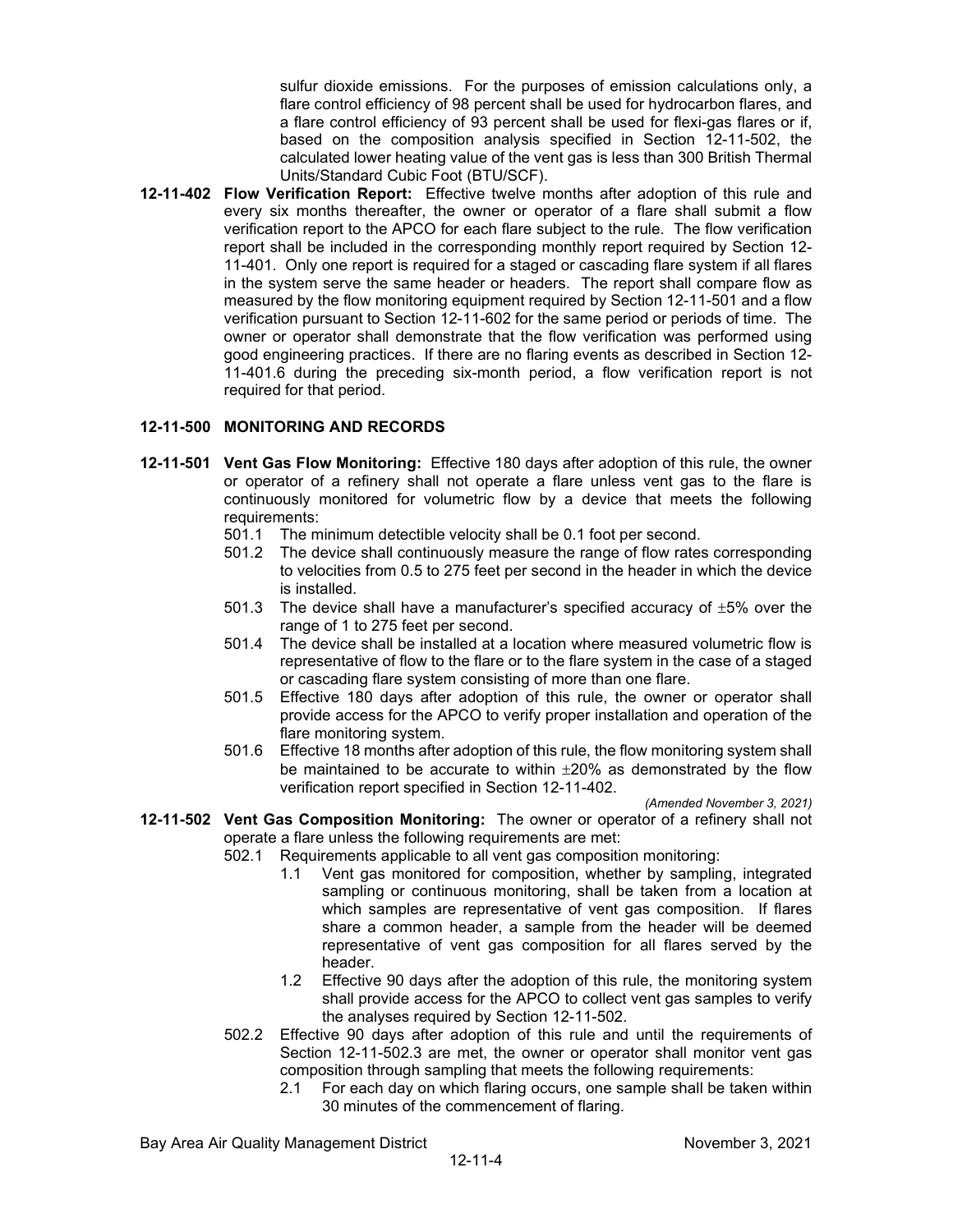- 2.2 Samples may be taken from the flare header or from an alternate location at which samples are representative of vent gas composition.
- 2.3 Samples shall be analyzed pursuant to Section 12-11-601.
- 502.3 Effective 270 days after adoption of this rule, the owner or operator shall monitor vent gas composition using one of the following four methods:
	- 3.1 Sampling that meets the following requirements:
		- a. If the flow rate of vent gas flared in any consecutive 15-minute period continuously exceeds 330 standard cubic feet per minute (SCFM), a sample shall be taken within 15 minutes, except that, for flares exclusively serving sulfur or ammonia plants, a sample shall be taken within 1 hour or composition data representing worst-case conditions shall be provided by the owner or operator and verified by the APCO. The sampling frequency thereafter shall be one sample every three hours and shall continue until the flow rate of vent gas flared in any consecutive 15-minute period is continuously 330 SCFM or less. In no case shall a sample be required more frequently than once every 3 hours.
		- b. Samples shall be analyzed pursuant to Section 12-11-601.
	- 3.2 Integrated sampling that meets the following requirements:
		- a. If the flow rate of vent gas flared in any consecutive 15 minute period continuously exceeds 330 standard cubic feet per minute (SCFM), integrated sampling shall begin within 15 minutes and shall continue until the flow rate of vent gas flared in any consecutive 15 minute period is continuously 330 SCFM or less.
		- b. Integrated sampling shall consist of a minimum of one aliquot for each 15-minute period until the sample container is full. If sampling is still required pursuant to Section 12-11-502.3.2a, a new sample container shall be placed in service within one hour after the previous container was filled. A sample container shall not be used for a sampling period that exceeds 24 hours.
		- c. Samples shall be analyzed pursuant to Section 12-11-601.
	- 3.3 Continuous analyzers that meet the following requirements:
		- a. The analyzers shall continuously monitor for total hydrocarbon, methane, and, depending upon the analytical method used pursuant to Section 12-11-601, hydrogen sulfide or total reduced sulfur.
		- b. The hydrocarbon analyzer shall have a full-scale range of 100% total hydrocarbon.
		- c. Each analyzer shall be maintained to be accurate to within 20% when compared to any field accuracy tests or to within 5% of full scale.
	- 3.4 A continuous analyzer employing gas chromatography that meets the following requirements:
		- a. The gas chromatography system shall monitor for total hydrocarbon, methane, and hydrogen sulfide.
		- b. The gas chromatography system shall be maintained to be accurate to within 5% of full scale.

*(Amended November 3, 2021)*

- **12-11-503 Pilot Monitoring:** Any flare subject to this rule must be equipped and operated with an automatic igniter or a continuous burning pilot, which must be maintained in good working order. If a pilot flame is employed, the flame shall be monitored with a device to detect the presence of the pilot flame. If an electric arc ignition system is employed, the system shall pulse on detection of loss of pilot flame and until the pilot flame is reestablished.
- **12-11-504 Pilot and Purge Gas Monitoring:** The owner or operator of a refinery shall not operate a flare unless (1) volumetric flows of purge and pilot gases are monitored by flow measuring devices, or (2) other parameters are monitored so that volumetric flows of pilot and purge gas may be calculated based on pilot design and the parameters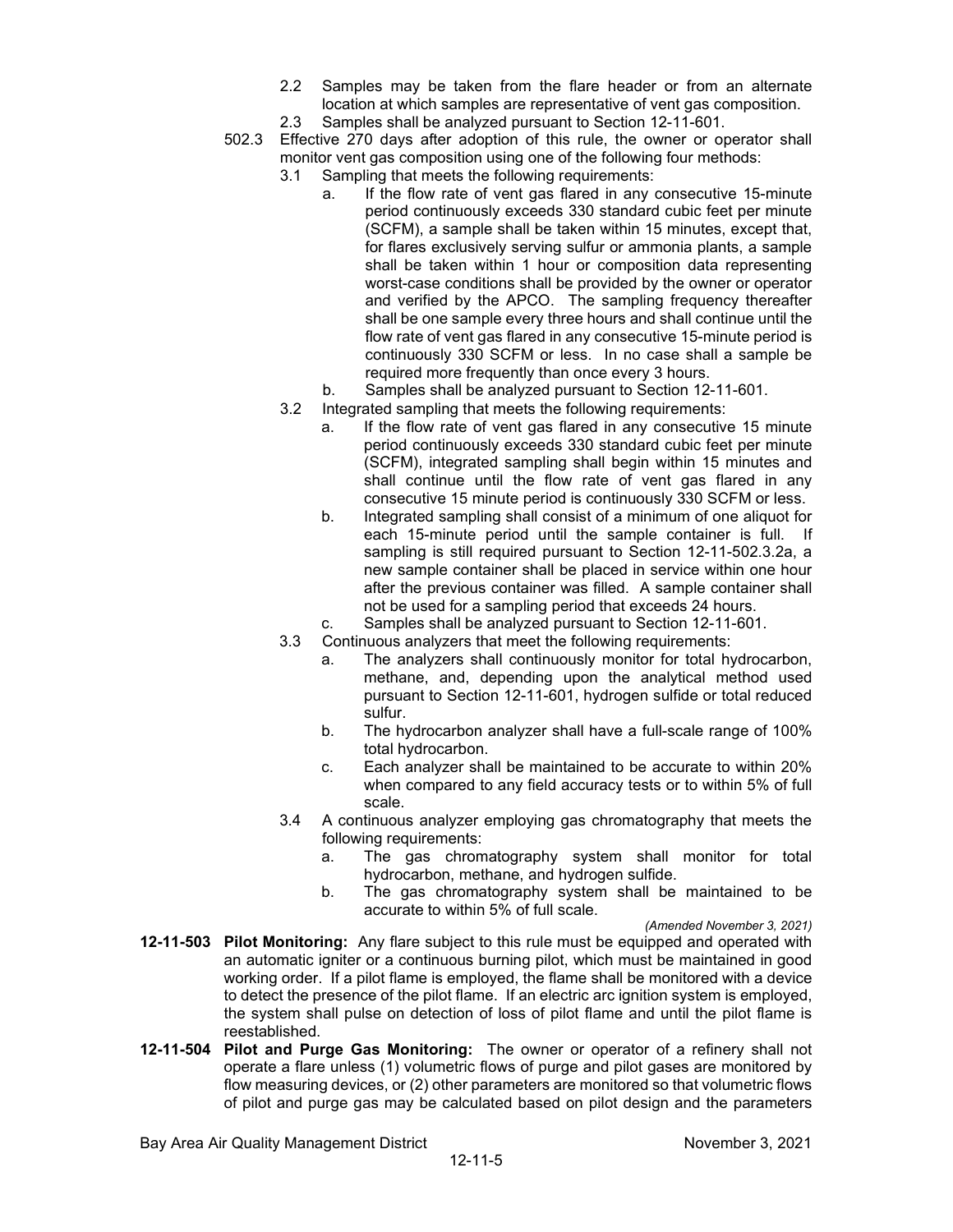monitored.

- **12-11-505 Recordkeeping Requirements:** Except as provided in Section 12-11-507, the owner or operator of a flare shall maintain records for all the information required to be monitored for a period of five years and make such records available to the APCO upon request.
- **12-11-506 General Monitoring Requirements:** Persons responsible for monitoring subject to this rule shall comply with the following:
	- 506.1 Periods of flare monitoring system inoperation greater than 24 continuous hours shall be reported by the following working day, followed by notification of resumption of monitoring. Adequate proof of expeditious repair shall be furnished to the APCO for downtime in excess of fifteen consecutive days. Periods of inoperation of the vent gas flow monitoring required by Section 12- 11-501 shall not exceed 30 days per calendar year. Periods of inoperation of vent gas composition monitoring specified in Sections 12-11-502.3.2 (integrated sampling) and 12-11-502.3.4 (gas chromatography) shall not exceed 30 days per calendar year. Effective 450 days after the adoption of this rule, periods of inoperation of the vent gas composition monitoring specified in Section 12-11-502.3.3 (continuous analyzers) shall not exceed 30 days per calendar year per analyzer. Periods of inoperation of video monitoring specified in Section 12-11-507 shall not exceed 30 days per calendar year.
	- 506.2 During periods of inoperation of continuous analyzers or auto-samplers installed pursuant to Section 12-11-502, persons responsible for monitoring shall take samples as required by Section 12-11-502.2.1. During periods of inoperation of flow monitors required by Section 12-11-501, flow shall be calculated using good engineering practices.
	- 506.3 The person(s) responsible for monitors subject to this rule shall maintain and calibrate all required monitors and recording devices in accordance with the applicable manufacturer's specifications. In order to claim that a manufacturer's specification is not applicable, the person responsible for emissions must have, and follow, a written maintenance policy that was developed for the device in question. The written policy must explain and justify the difference between the written procedure and the manufacturer's procedure.
	- 506.4 Data Recording System: All in-line continuous analyzer and flow monitoring data must be continuously recorded by an electronic data acquisition system capable of one-minute averages. Flow monitoring data shall be recorded as one-minute averages.
- **12-11-507 Video Monitoring:** For each flare equipped with video monitoring capability as of January 1, 2003, the owner or operator of a flare subject to this rule shall, effective 180 days after adoption of this rule, install and maintain equipment that records a real-time digital image of the flare and flame at a frame rate of no less than 1 frame per minute. The recorded image of the flare shall be of sufficient size, contrast, and resolution to be readily apparent in the overall image or frame. The image shall include an embedded date and time stamp. The equipment shall archive the images for each 24 hour period. Effective 180 days after adoption of this rule, for any flare for which the report required by Section 12-11-401 shows that more than 1 million standard cubic feet of vent gas was flared in any 24-hour period, the owner or operator of the flare shall, within 90 days after the end of the month covered by the report, meet the same requirements as those imposed by this Section for flares with existing video monitoring capability.

### **12-11-600 MANUAL OF PROCEDURES**

### **12-11-601 Testing, Sampling, and Analytical Methods:**

601.1 Samples and integrated samples shall be analyzed using the following test methods, or latest revision, where applicable: